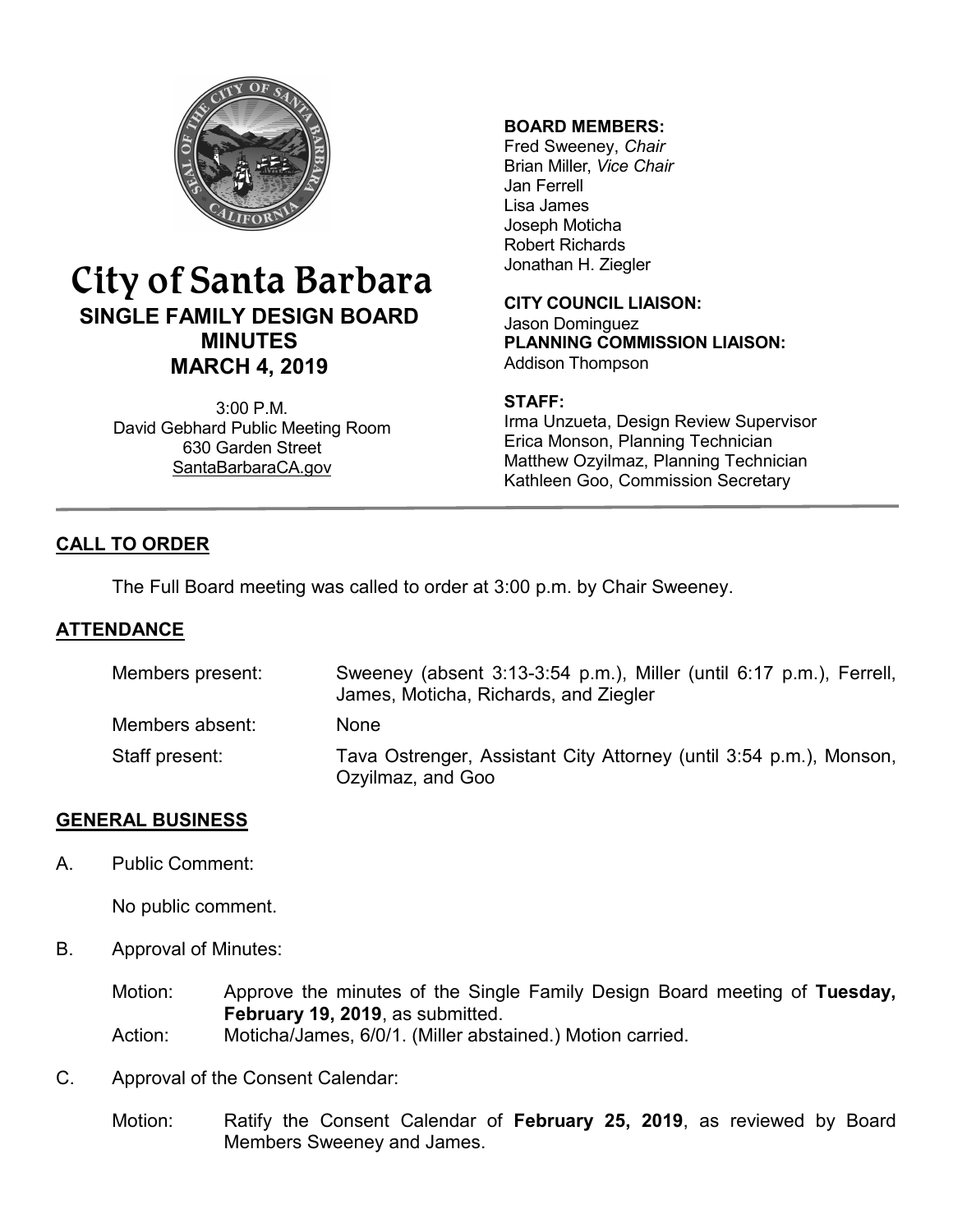Motion: Ratify the Consent Calendar of **March 4, 2019**, as reviewed by Board Members Sweeney and James.

Action: James/Ferrell, 7/0/0. Motion carried.

- D. Announcements, requests by applicants for continuances and withdrawals, future agenda items, and appeals:
	- 1. Ms. Monson announced the following:
		- a. An appeal hearing has been scheduled on May 14, 2019 for the previously denied project of 1199 Harbor Hills Drive on January 22, 2019.
		- b. Chair Sweeney will be stepping down from Item 2, 2444 Santa Barbara Street.
	- 2. Ms. Ostrenger stated she was in attendance to provide assistance to the Board regarding agenda Item 2, 2444 Santa Barbara Street.
	- 3. Matt Ozyilmaz will be shadowing Ms. Monson on her first coverage of tonight's meeting.
- E. Subcommittee Reports:

Board Members Ziegler read into the record the report on acceptability of metal seam roofs for the Glare and Reflective Issues Subcommittee meeting held in January 2019.

# **MISCELLANEOUS ITEM**

# **1. 365 EL CIELITO RD RS-1A Zone**

**(3:20)** Assessor's Parcel Number: 021-082-005 Application Number: MST2018-00432 Owner: Xorin Balbes

(Proposal to permit as-built, unpermitted site alterations on a property located in the Hillside Design District. The project includes permitting new site steps and patios, site walls and fences, replacing the pool patio and pool coping, adding pool fences and gates, relocating and permitting a chicken coop, relocating and permitting the water tanks, and replacement of existing hardscape and new permeable and impermeable surfaces. A Minor Zoning Exception is requested for a site wall that exceeds 42-inches in height within 10 feet from the front lot line. The proposed project will abate violations in Enforcement Cases ENF2018-00446 and ENF2018-00574. Alterations to the existing single residential unit were reviewed under a separate application.)

#### **(The Board is requested to only make Minor Zoning Exception Findings which were inadvertently omitted from the Project Design Approval and Final Approval actions on February 19, 2019.)**

Actual time: 3:13 p.m.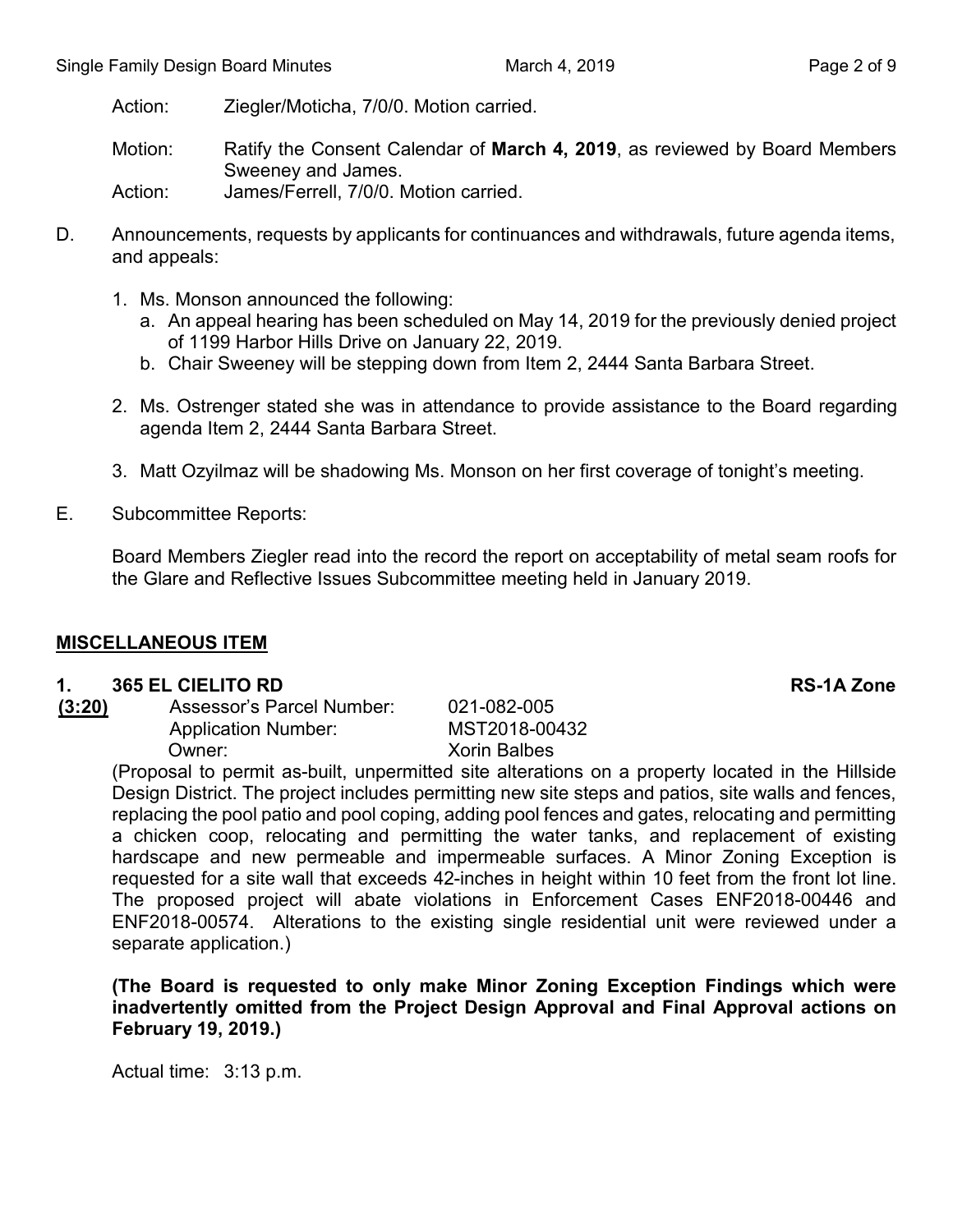Staff comments: Mr. Ozyilmaz clarified that this item was agendized for the Board to make the Minor Zoning Exception Findings which were inadvertently omitted from the previous Project Design Approval and Final Approval actions on February 19, 2019.

# **Motion: Project Design Approval and Final Approval with the comment:**

- 1. The Board approves the minor zoning exceptions of the site wall and fence that are along El Cielito Lane.
- 2. The Board carries forward the previous comments made on February 19, 2019. Action: James/Ferrell, 7/0/0.Motion carried.

# **Motion: Project Design Approval and Final Approval with the following findings:**

- 1. The Board finds that the following Minor Zoning Exception criteria of the site wall and fence height as acceptable along El Cielito Lane have been met:
	- a. The granting of such exception will not create or exacerbate an obstruction of the necessary sightlines for the safe operation of motor vehicles.
	- b. The granting of such exception will not be detrimental to the use and enjoyment of other properties in the neighborhood;
	- c. The improvements are sited such that they minimize impact next to abutting properties;
	- d. The project generally complies with applicable privacy, landscaping, noise, and lighting standards in the Single Family Design Board Good Neighbor Guidelines; and
	- e. The improvement will be compatible with the existing development and character of the neighborhood.

Action: James/Ferrell, 7/0/0.Motion carried.

The ten-day appeal period was announced.

# **FINAL APPROVAL**

#### **2. 2444 SANTA BARBARA ST RS-15 Zone**

**(3:25)** Assessor's Parcel Number: 025-042-003

Application Number: MST2018-00410

Owner: West Bluff Capital, Inc. Applicant: Ken Dickson, Windward Engineering

(Proposal for exterior and interior alterations to an existing 2,515 square foot single residential unit, with an attached 434 square foot two-car garage. The proposed project includes permitting the unpermitted glass garage door, a new tank-less water heater, a new 27 square foot permeable entry deck, new pool equipment, and stucco exterior. The project will address violations in Enforcement Case ENF2018-00596.)

**(Final Approval is requested. The Board's Project Design Approval of this project stands through failure of motions to either uphold or deny the appeal of this decision at the City Council hearing of January 15, 2019. Project was referred to Full Board from Consent on February 25, 2019.)**

**RECUSAL:** To avoid any actual or perceived conflict of interest, Board Member Sweeney recused himself from hearing this item.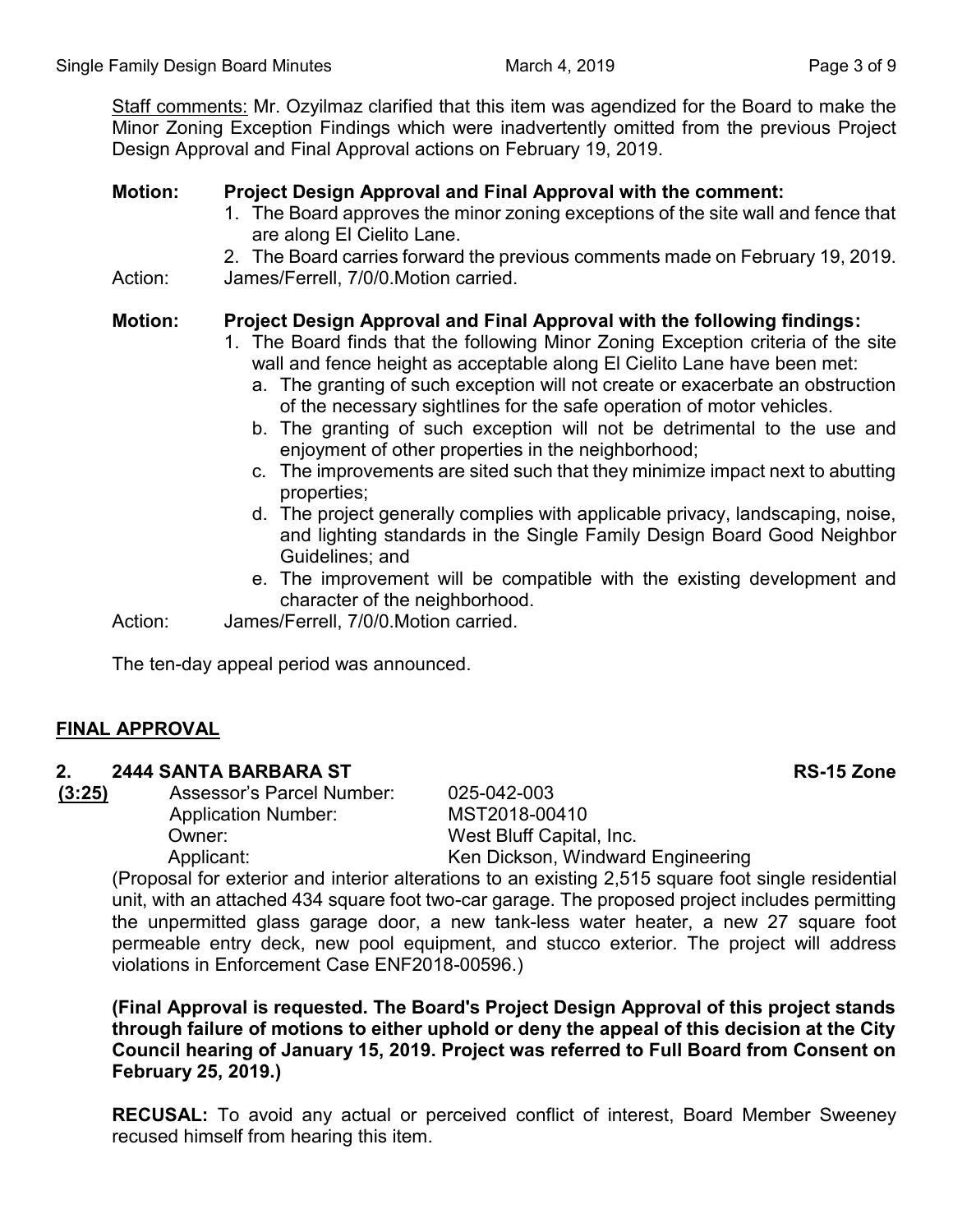Actual time: 3:20 p.m.

Present: Ken Dickson, Applicant, Windward Engineering

#### Staff comments:

Ms. Ostrenger stated that the Project was appealed to the City Council, however, the council was unable to make a decision on the appeal so the Single Family Design Review Boards previous decision still stands.

Public comment opened at 3:23 p.m.

The following individual(s) spoke:

1. Scott Burns

Written correspondence from Scott Burns was acknowledged.

Public comment closed at 3:25 p.m.

#### **Motion: Continue one week to Consent with comments:**

- 1. The Board finds that the proposed design substantially conforms to what was previously approved.
- 2. All garage door panels shall have the double-sided film coating over the entire garage door.
- 3. Incorporate an irrigation plan into the landscape plan.
- 4. The Board makes the finding that the Neighborhood Preservation Ordinance criteria have been met as stated in Subsection 22.69.050 of the City of Santa Barbara Municipal Code, with positive comments regarding the project's consistency and appearance; neighborhood compatibility; quality of architecture and materials; trees; protection of public health, safety, and welfare; compliance with good neighborhood guidelines; and preservation of public views.

Action: Moticha/Ziegler. Motion substituted.

The Motion was substituted as follows

#### **Motion: Continue one week to Consent with comments:**

- 1. The Board finds that the proposed design substantially conforms to what was previously approved.
- 2. Provide an irrigation plan.
- 3. All garage door panels shall have the double-sided film coating over the entire garage door.
- 4. The Board makes the finding that the Neighborhood Preservation Ordinance criteria have been met as stated in Subsection 22.69.050 of the City of Santa Barbara Municipal Code, with positive comments regarding the project's consistency and appearance; neighborhood compatibility; quality of architecture and materials; trees; protection of public health, safety, and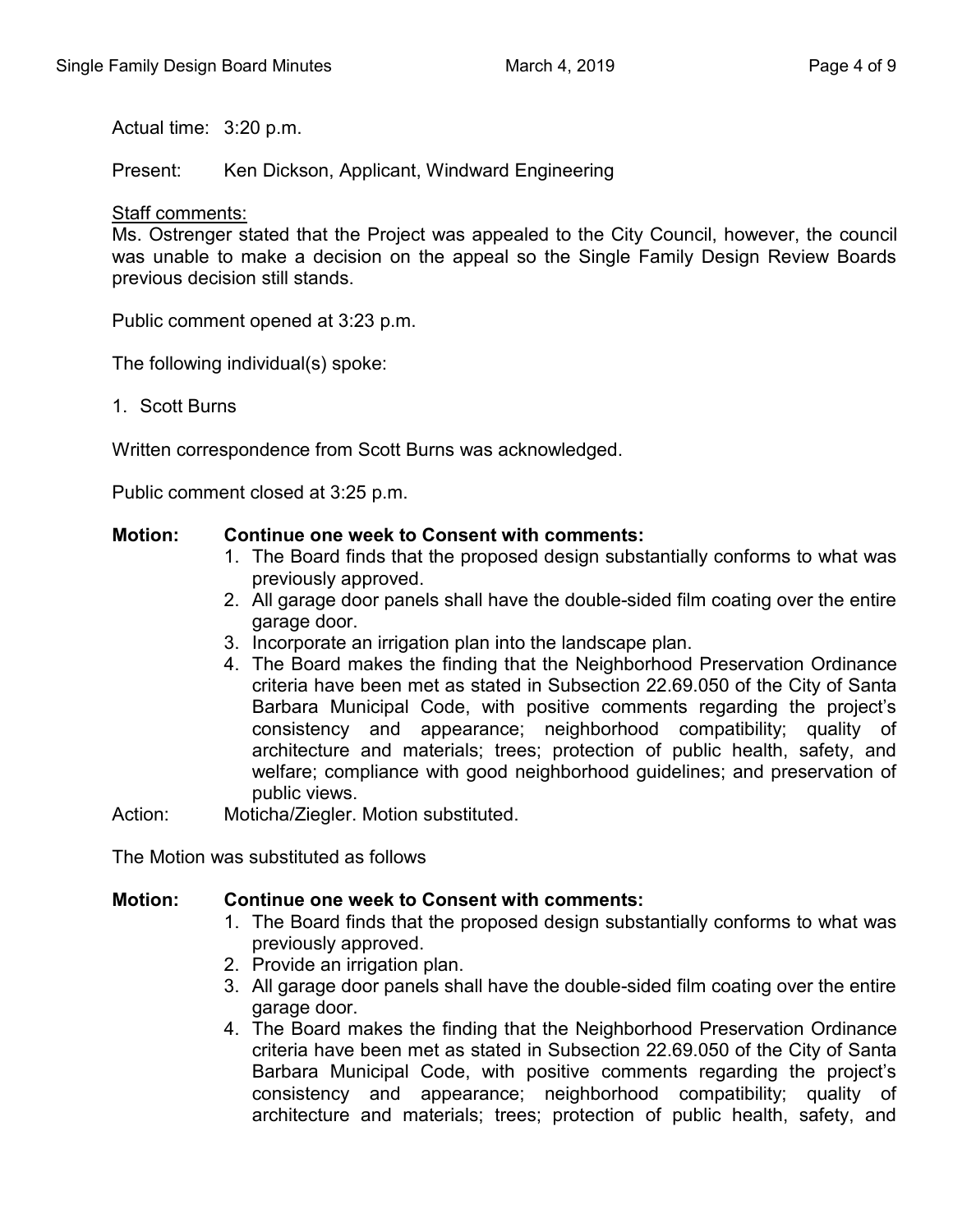welfare; compliance with good neighborhood guidelines; and preservation of public views.

Action: Moticha/Ziegler, 6/0/0. (Sweeney absent.) Motion carried.

# **REVIEW AFTER FINAL APPROVAL**

#### **3. 11 VIA ALICIA RS-15 Zone**

**(3:45)** Assessor's Parcel Number: 015-311-003 Application Number: MST2013-00052 Owner: Peter Trent Architect: Sherry & Associates

(Approved project was the proposal for site alterations, exterior alterations, and a minor interior remodel to an existing three-story, 3,423 square foot, single-family residence, with an attached two-car garage, located on a 15,681 square foot lot in the Hillside Design District. Alterations include converting 258 square feet of existing storage area to habitable addition, the demolition and replacement of existing decks with new, door and window alterations, and a new 10'x45' swimming pool and site walls. The proposal includes approximately 5 cubic yards of cut and 498 cubic yards of fill for the new pool. The pool has been reduced in size and relocated. The proposal results in a development total of 3,681 square feet and is 84% of the guideline floor-tolot area ratio (FAR).)

**(Approval of Review After Final is requested for a new standing seam metal roof; a glass garage door; relocation of the proposed pool; new landscaping; removal of the previously proposed retaining walls and water tank; revisions to doors and windows; revisions to the decks and patios; revised finishes; and a new wall, fence, and gate at the front deck. Project was last reviewed on January 22, 2019.)**

Actual time: 3:54 p.m.

Present: Dawn Sherry, Architect; and Peter Trent, Owner

Public comment opened at 4:12 p.m., and as no one wished to speak, it closed.

# **Motion: Approval of Review After Final with comments:**

- 1. The proposed solid wood door, entry gate, and six-foot privacy door for privacy issues are acceptable as indicated on plan Sheet A-2.1.
- 2. The Board defined the project's neighborhood as including the residential area near the project extending from Nicholas Lane, Barker Pass, and Via Alicia Streets.
- 3. The proposed new standing seam metal roof is acceptable as long as a nonglare matt finish is utilized.
- 4. Maintain the ridge hip flashing at dimensions of 6-inches or less, with panels' 12-inches on center.

5. The proposed new landscaping and the relocation of the pool are acceptable.

Action: Ferrell/Moticha, 7/0/0. Motion carried.

The ten-day appeal period was announced.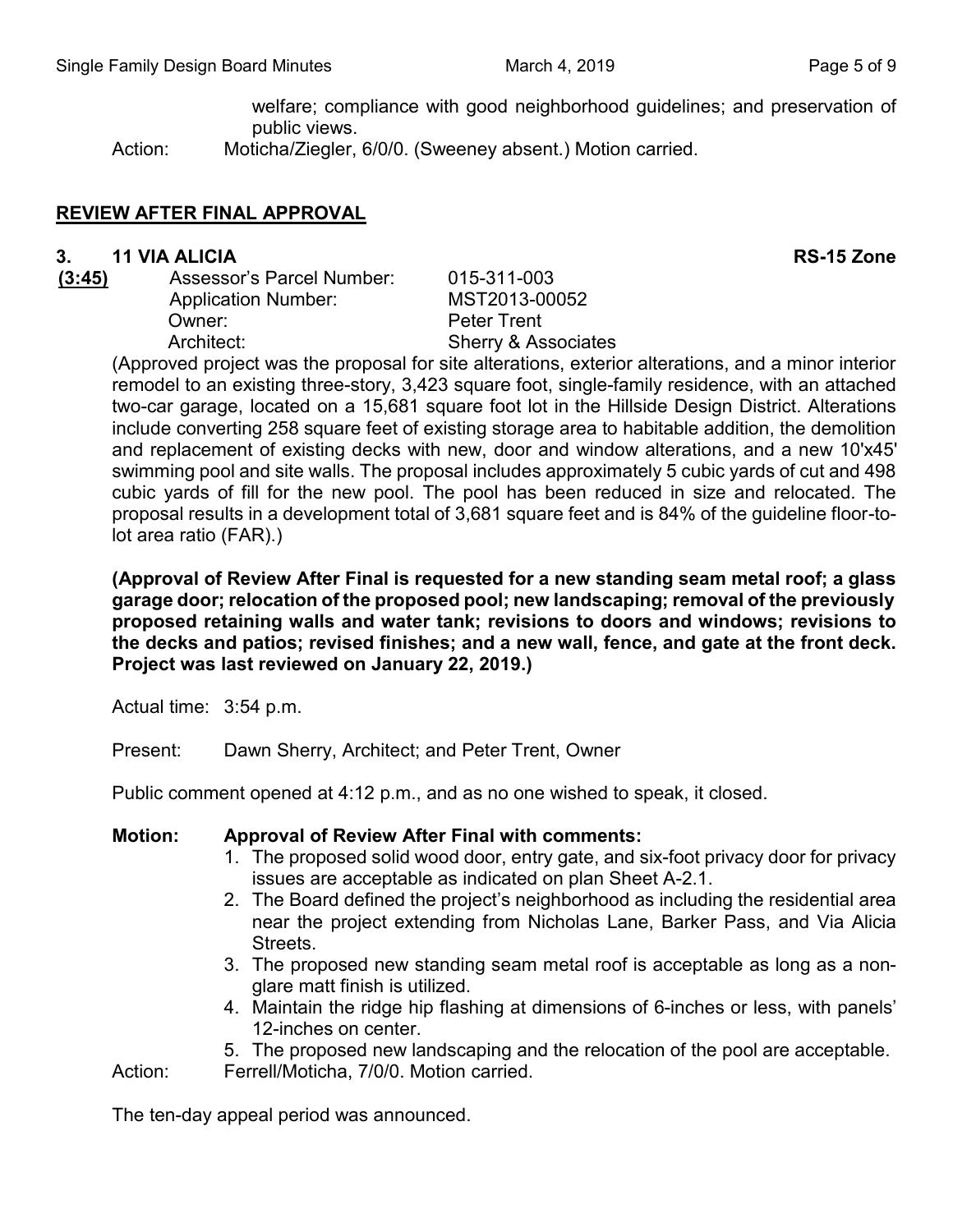# **CONCEPT REVIEW - NEW ITEM: PUBLIC NOTICE**

# **4. 122 LOS ALAMOS AVE E-3/SD-3 Zone**

- 
- **(4:05)** Assessor's Parcel Number: 045-195-025 Application Number: MST2019-00069 Owner: Marjorie M. Saunders Architect: Sherry & Associates

(Proposal for a 993 square foot second floor addition and alterations to an existing 1,901 square foot, one-story single-unit residence with an attached 385 square foot garage. Project includes a new 541 square foot covered rear deck, replacement of doors and windows, a new balcony with wrought iron railing, and a new outdoor fireplace. The proposed total of 3,279 square feet on an 8,368 square foot lot in the non-appealable jurisdiction of the Coastal Zone is 100% of the maximum allowed floor-to-lot area ratio (FAR).)

# **(First Concept Review. No final appealable action will be taken at this hearing. Neighborhood Preservation Findings required.)**

Actual time: 4:34 p.m.

Present: Dawn Sherry, Architect; and Marjorie M. Saunders, Owner

Public comment opened at 5:11 p.m.

Written correspondence from Berni Bernstein was acknowledged.

Public comment closed at 5:12 p.m.

# **Motion: Continue two weeks with comments:**

- 1. The Board appreciates the proposed style of architecture.
- 2. Explore options to reduce the overall floor-to-lot area ratio (FAR) closer to 85% FAR estimate based of the proposed reconfigured floor plans.
- 3. Study proportions and size of windows on the east elevation on the second floor.
- 4. Study to reduce the overall plate height to 7 feet, 6 inches in height.
- 5. Restudy the window proportions on the south elevation second floor near Bedroom #1, as noted on plan Sheet A-2.1.
- 6. Restudy the reconfiguration of the master bath and wardrobe area, and provide a plan section through the second floor in relationship to the skylight on the first floor roof for further study.
- 7. Study the possible use of gabled roof elevations at the stairwell on the north side looking at the front elevations on plan Sheet A-2.0.
- 8. Study the possible use of gabled roof elevation on the south side as it relates to reconfiguration of the master bath and wardrobe area.
- 9. Provide a plan section through the proposed second floor addition, in an east and west direction, in relationship to the existing skylight at the first level of the existing house in order to understand the plate height relationship between the addition and the first floor.
- 10. Study following good neighborhood guidelines.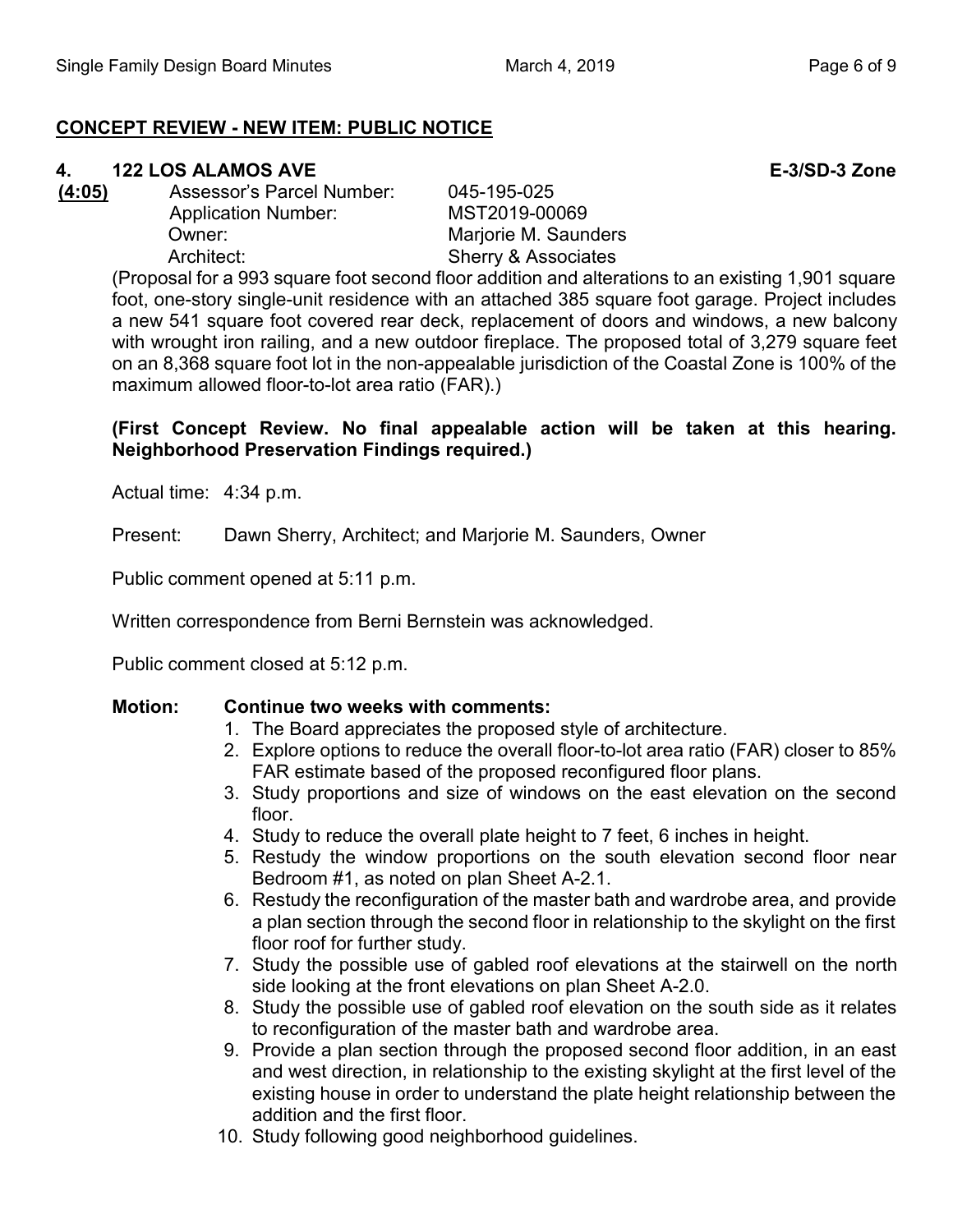# **CONCEPT REVIEW - NEW ITEM: PUBLIC NOTICE**

# **5. 1224 BEL AIR DR RS-15 Zone**

- 
- **(4:40)** Assessor's Parcel Number: 043-280-028 Application Number: MST2019-00066 Owner: Communist County Trust Applicant: Jose Sanchez Architect: Anacapa Architecture

(Proposal for a 565 square foot addition at the first floor of an existing 2,812 square foot twostory single-unit residence with an attached 508 square foot garage. Project includes expanding an existing 107 square foot second floor balcony to 756 square feet; replacement of doors and windows; removal of an existing brick façade on the south elevation to be replaced with board and batten siding; a new roof; and new decks, patios and landscaping. The proposed total of 3,825 square feet on a 16,988 square foot lot in the Hillside Design District is 87% of the maximum guideline floor-to-lot area ratio (FAR).)

# **(First Concept Review. No final appealable action will be taken at this hearing. Neighborhood Preservation, Hillside, and Sloped Lot Findings required.)**

Actual time: 5:30 p.m.

Present: Jose Sanchez, Applicant, Anacapa Architecture

Public comment opened at 5:40 p.m.

The following individual(s) spoke:

- 1. Glen Cook
- 2. Brian Murphy

Public comment closed at 5:44 p.m.

# **Motion: Continue two weeks with comments:**

- 1. Provide the driplines of the existing trees.
- 2. Provide screening plant materials between the proposed property and the neighbors' property.
- 3. Clarify the real contours on the plans at the end of the pie shaped area on plan Sheet A-102.
- 4. Consider reducing or eliminating the proposed outdoor deck size.
- 5. Provide gutter and downspout locations.
- 6. Provide section through the proposed back yard entertainment elements.
- 7. Be consistent with a defined style and architecture.
- 8. Return with a conceptual landscape plan with permeable surfaces and locations of proposed hardscape elements.
- 9. If the applicant is keeping the rear porch element, study adding columns in order to make the rear porch area (and canopy) appear more substantial.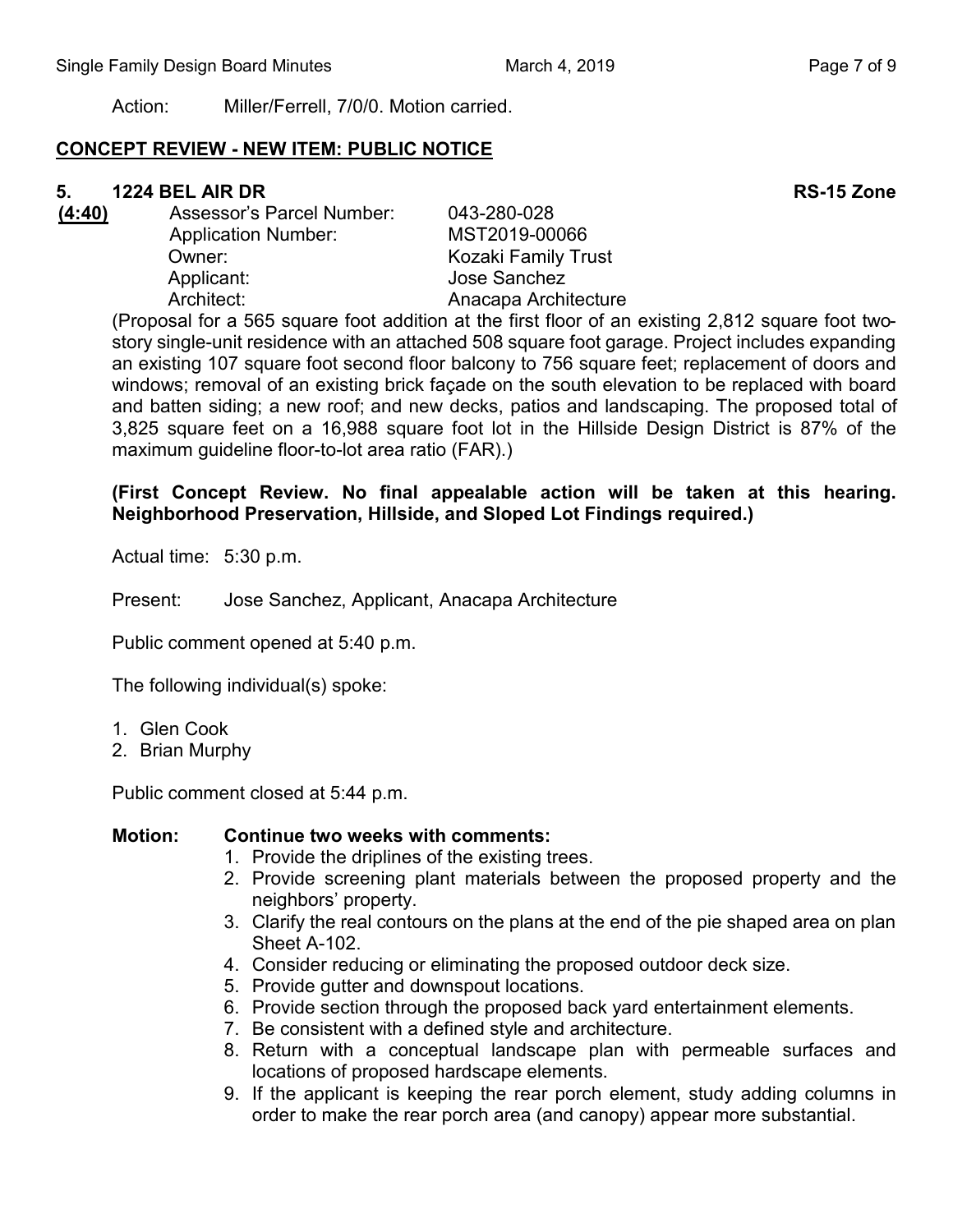- 10. Restudy the window relationship proportions to each of the elevations on all sides.
- 11. Provide accurate scaled drawings and provide plans to scale.
- 12. Provide existing plate lines, finished floors, second floor plate height, and relationships in defined dimensions.
- 13. Provide accurately detailed site sections to understand the relationships.

Action: James/Moticha, 7/0/0. Motion carried.

# **\* THE BOARD RECESSED FROM 6:12 TO 6:17 P.M. \***

# **CONCEPT REVIEW - NEW ITEM: PUBLIC NOTICE**

# **6. 130 LOS ALAMOS AVE E-3/SD-3 Zone**

**(5:10)** Assessor's Parcel Number: 045-195-001 Application Number: MST2019-00030 Owner: Bryce Rosenthal Designer: Matt Hepner

(Proposal to demolish 378 square feet of an existing 1,828 square foot, one-story, singleresidential unit. The project proposes major additions and alterations that will result in a twostory dwelling with a 1,535 square foot ground floor, a 491 square foot second floor, a 424 square foot basement, and a 431 square foot attached two-car garage. The project also includes an exterior spiral staircase and roof deck above the second story. The proposed total of 2,881 square feet of development, of which the basement is excluded from floor-to-lot area ratio (FAR) on a 6,970 square foot lot in the non-appealable jurisdiction of the Coastal Zone, is 84% of the maximum allowed FAR. Staff Hearing Officer review is requested for Zoning Modifications to allow additions and alterations within the interior setback and to allow the open yard to be less than the required 1,250 square feet.)

**(First Concept Review. No final appealable action will be taken at this hearing. Project requires Staff Hearing Officer review for a Zoning Modification to allow additions and alterations within the interior setback and to allow the open yard be less than the required 1,250 square feet. Neighborhood Preservation Ordinance findings required.)**

Actual time: 6:17 p.m.

Present: Matt Hepner, Designer; and Bryce Rosenthal, Owner

Public comment opened at 6:27 p.m., and as no one wished to speak, it closed.

# **Motion: Continue indefinitely with comments:**

- 1. The Board is not in a position at this time to give the project positive aesthetic comments regarding the request to reduce the open yard area from the required 1250 square feet, until there is further clarification on the proposed southerly elevation of the garage's proposed door and window.
- 2. Re-evaluate the proposed FAR calculations, and provide a copy of the FAR calculation document.
- 3. Provide a Google Earth study of the surrounding homes that are immediately adjacent on the south and east side of the property.